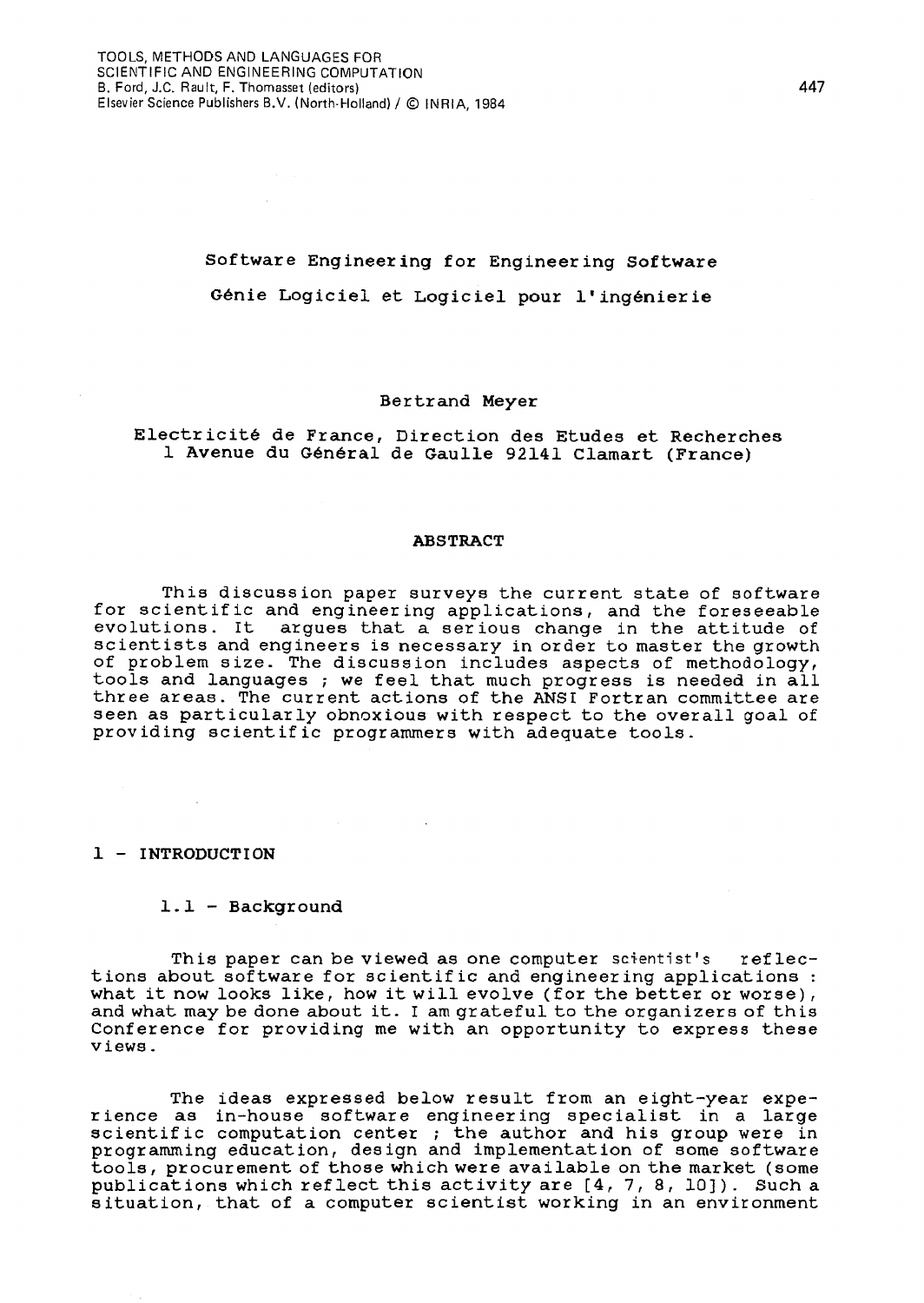where computers are considered as mere tools, implies repeated mi-<br>sunderstandings : misunderstandings with users whose official misunderstandings with users whose official professional interests lie with some application domain other than programming per se, but also with other computer scientists who may look down on what they consider to be uninteresting problems associated with the use of obsolete tools and techniques. As it is often the case with hybrid situations, this one also has its often the case with hybrid situations, this one also has its<br>advantages, and we think it has provided us with some insights into the real problems of software engineering.

Needless to say, the views expressed in this paper are those of the author.

#### 1.2 Methods, tools, languages

The view of software engineering which forms the basis for the ideas expressed in this paper implies in particular that three aspects should be given equal weight when discussing software : methods, tools, languages. We think this is more than just a cliche. In many cases there is a tendency to give undue consideration to one or two of these factors. Roughly speaking, one can say that as far as academic resear ch in computer sc ience is concerned, the 60' s were the decade of languages (when all discussions about programming would focus on language features), the 70's were the decade of programming methodo logy, and the current interest in software too ls is obvious. Whereas one can make some progress by switching to a better language, or by using adequate design methods with possibly imperfect languages and tools, or by gaining access to powerful tools, we think it is impossible to make any real breakthrough in software quality without advancing in all three areas. The discussion will thus focus on the three aspects.

## 2 - SCIENTIFIC AND ENGINEERING SOFTWARE, AS IT IS.

We outline below some of the character istics of scientif ic and engineering software, as we perceive them and as they distinguish this type of software from others such as bus iness software (accounting, transaction processing and the like), real-lime software (command/control etc.), systems software (compilers, operating systems, teleprocessing etc.) or office information systems. These character istics relate to the form and contents of the programs and to the way they are produced and used.

In the sequel, the term "scientific software" refers to programs developed for scientific and engineering applications. Itdoes not cover basic software tools which may be developed in connection with such programs, e.g. memory management primitives, language preprocessors etc. ; although such tools are often wr itten as part of scientific software projects, their characteristics are rather like those of system software.

## $2.1 - Language$

The most obvious feature of scientific programs is the lan-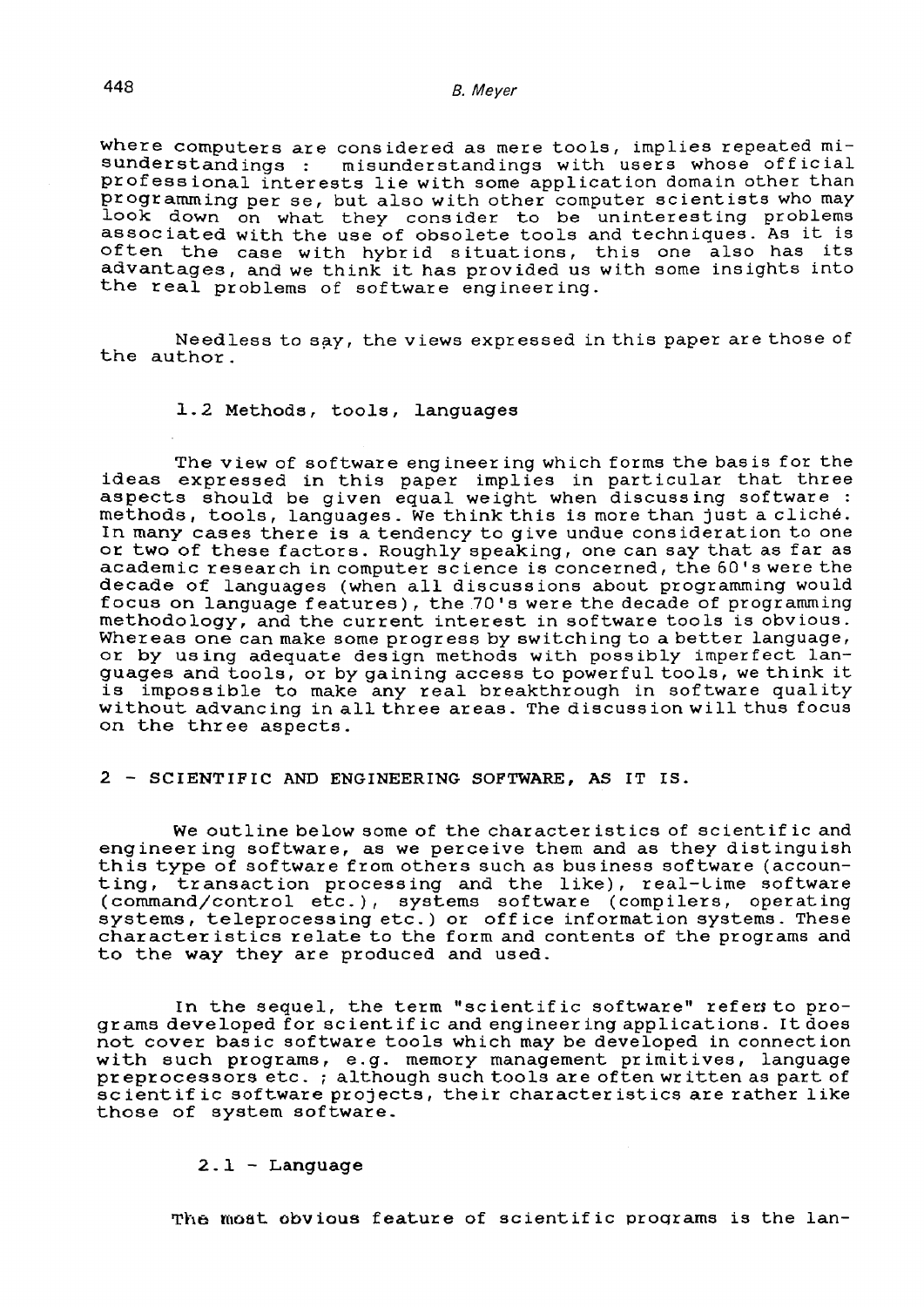guage in which they are wr itten : to an overwhelming major ity, they use Fortran. Some competition has come from PL/I and APL, the latter being popular in some circles especially for the implementation of prototypes, "quick and dirty" versions, etc. *i* both, however, remain marginal.

Many sites have done some experiments with Pascal in order to assess a fashionable language, but few have used it on actual projects, since most scientific programmers who have tried it deeply resent the lack of features they cons ider essential. More important here than functions such as exponentiation or direct-access I/O (which can be implemented through external procedures) are project management tools such as separate compilation, which is indeed impossible to implement in the strict Pascal framework (if static type checking and the whole system of types are to be retained). Also, the notion of Fortran-like conformant arrays, now included as an optional feature in the ISO standard, but still seldom available on existing compilers, is essential for scientific computation if useful procedures are to be written.

So Fortran is still king. It should be noted, however, that the world is not so simple as it used to be : Fortran means different things to different people. The Fortran 77 standard has not completely taken over; in many cases, what is available is still either a compiler based on the 66 standard, usually complemented by machinedependent extens ions, or some hybr id between the 66 and 77 vers ions. At the same time, some manufacturers are taking (high-risk) bets on the next standard being concocted by ANSI. This results in a rather fuzzy situation; as S. Feldman had foreseen in his 1976 criticism of the Fortran 77 draft, which is still good reading [61, Fortran undoubtedly gained in many respects by becoming Fortran 77, but it also lost in two of its essential qualities, simplicity and universality.

When talking about Fortran with respect to scientific software, it is impossible not to mention an apparent paradox: in spite of its almost undisputed position as a vehicle for writing numerical software and its pretentions to portability, Fortran does not as yet offer any tool for controlling the numer ical accuracy of programs in a portable fashion. The recommendations of IFIP Working Group 2.5 on numerical software did not make their way into the 78 standard ("Fortran 77"), although they are being included in the next standard (but see below). It is interesting to note that the only widely publicized language which does offer machine-independent facilities in this area (following some attempts made in PL/I) is Ada.

# 2.2 - Program size

Scientific programs vary considerably in size. A typical range is between 5,000 and 50,000 source lines (whether or not one counts comments usually has a marg inal inf luence on the evaluat ion). There are bigger programs, but they are not so common; some packages reach 300,000 lines or more, but one seldom hears about sizes comparable to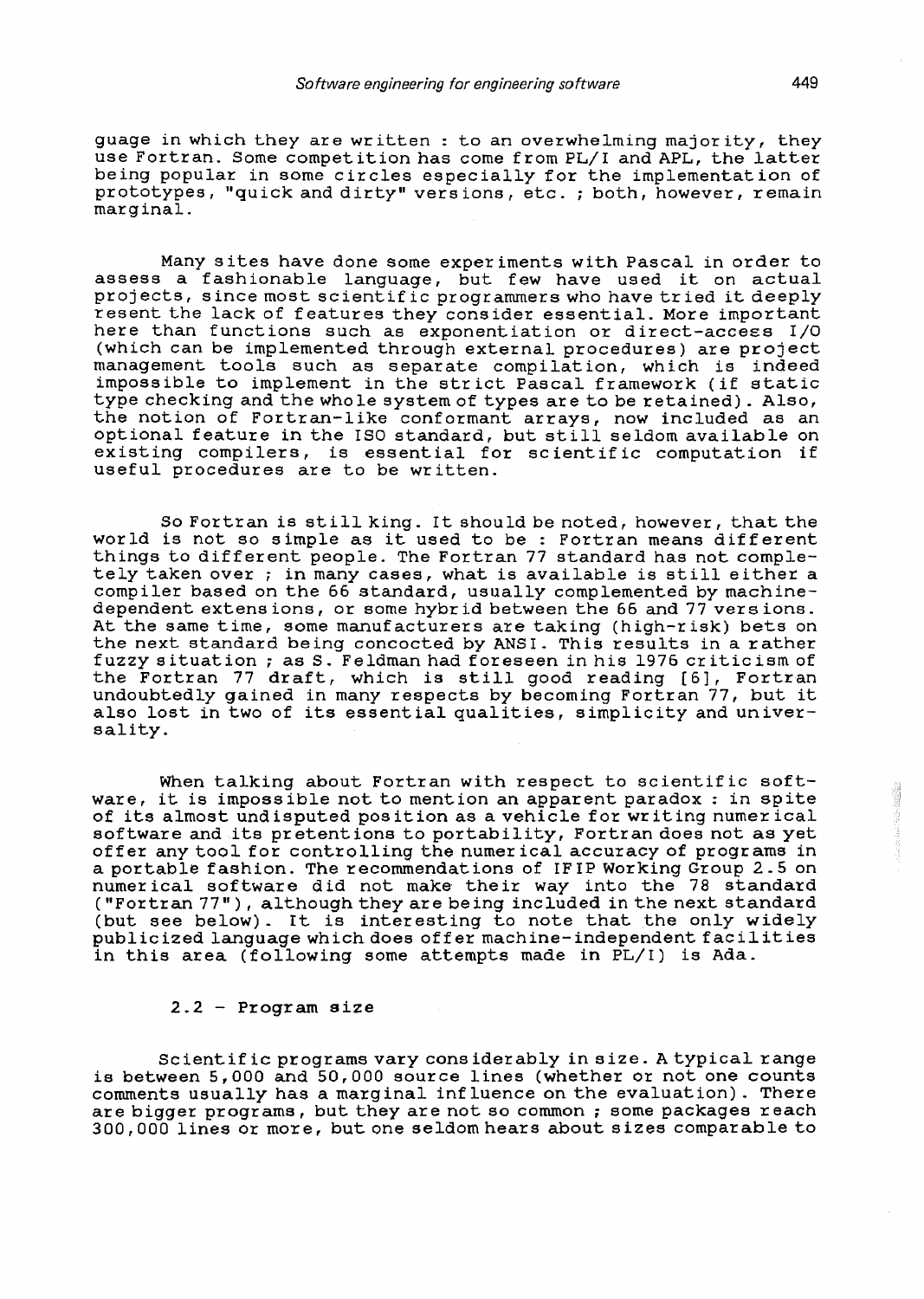what is often quoted about e. g. telephone exchange software (500, 000 to  $1$  million or more). Thus much scientific software can be character ized as "medium-size". There are many signs, however, that these figures may be growing steadily. This apparent tendency is likely to br ing about much concern regard ing the scaling up of the methods used for program writing and project management.

#### 2.3 - contents

There is still a widely held view that scientific programs are essentially computation-oriented. In our experience, this is inaccurate. Of course, most scientific programs include some non-trivial ar ithmetic computation. If, however, one looks at the actual code, arremmetre compacted: If, however, one rooks as one assair soas, numerical computation is relatively small in size (if not in execution time), the bulk of the program text being concerned with manipulation of data structures, storage management, input and output, pre- and post-process ing, etc. For a large part, scientif ic programs are data manipulation programs. In most cases, this part is growing much faster than the purely numerical one, which is often  $relatively$  stabilized ; many developments have to do with improvements in the user interfaces, inclusion of interactive facilities, graphical input and output, uses of data base managements systems, etc.

This aspect of scientific programs should be understood by those who des ign new machine architectures, programming languages, software tools or methods aimed at this area.

### 2.4 - Human aspects.

An important feature of scientific software, which distinguishes it quite dramatically from, say, business or systems software, is that a large share of the programs in this area is written by people whose official job title does not include words such as 'programmer", "analyst", etc. Rather, they are considered to be specialists in other areas, e.g. engineers, physicists, etc. On the other hand, many of these people are programmers by any objective cr iter ion; it is hard to dec ide by what other name one should call a person who has been devoting four-fifths of his time in the past few years to writing, maintaining and modifying programs.

This frequent discrepancy between off ic ial class if ication and actual work has many negative consequences. One is the inevitable dissatisfaction of people who feel computers prevent them from spending their time on their "real" job. Another is the difficulty encountered in properly training people who do not want to engage in a deep study of what they consider to be just a tool.

When discussing the human aspect of scientif ic programs, it is necessary to mention the overwhelming influence of the Fortran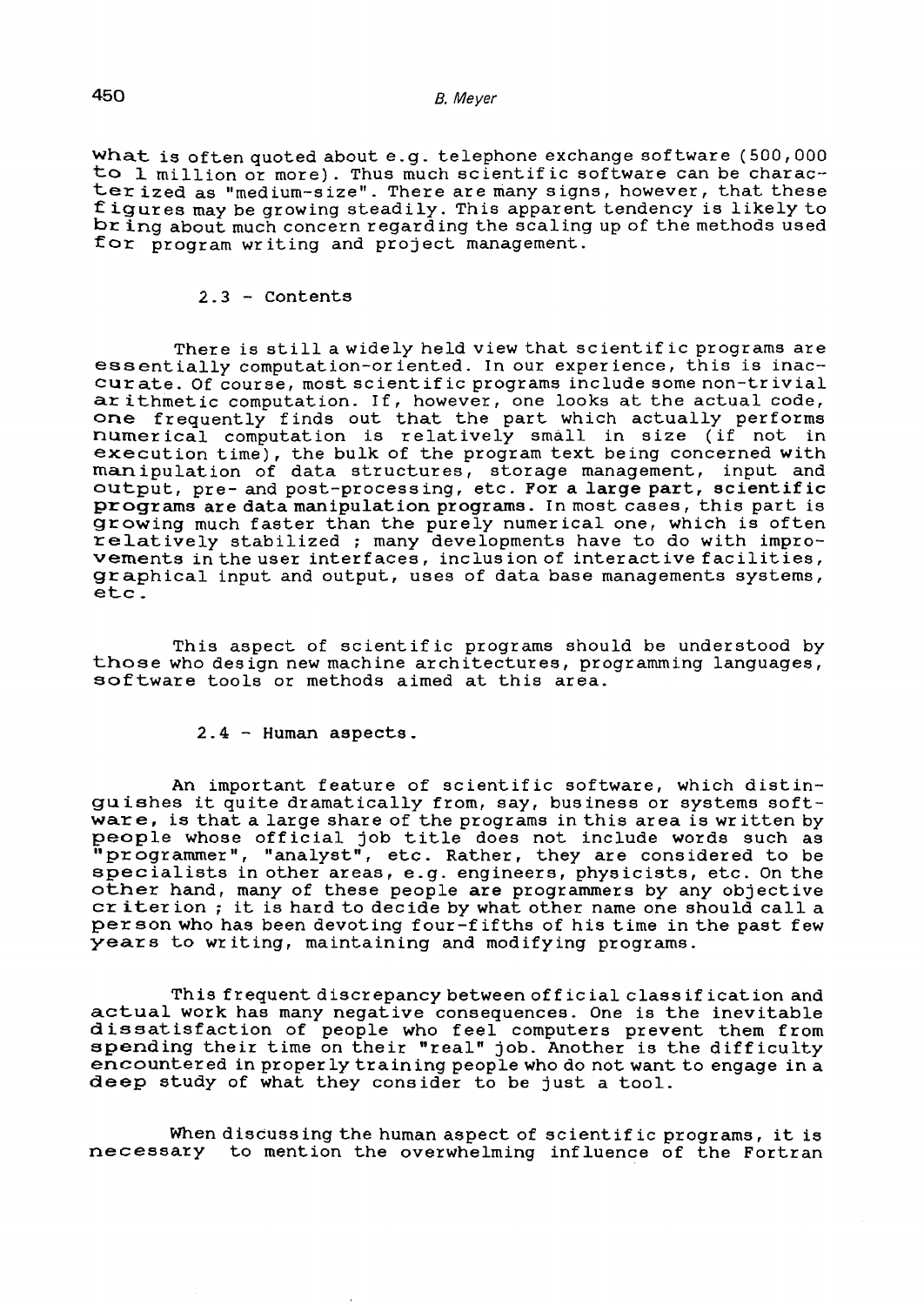tradition. It does have some positive aspects, such as the systematic use of separate compilation, which may be considered a good information hiding device (although it also implies breaches in the already weak mechanisms for type checking). These are, however, largely balanced by some very obnoxious characteristics; the worst two, in our opinion, are the purely static nature of the language (which prompts programmers to develop ad hoc storage management tools, intermixed with the application code) and the lack of data structuring mechanisms (everything must be described using arrays).

# 2.5 - Programming Methodology.

The appearance of many scientific programs is a sufficient witness of the methods, or lack thereof, used for writing such softWare and managing the corresponding projects. This is all the more interesting since, in the past fifteen years, researchers in programming methodology have developed techniques which, to some extent, make it possible to apply the criteria of scientific rigor to software development. It looks like the area of scientific software will be one of the last to be influenced by these developments. One is always impressed by the amount of erratic program text which Ph. D' s and high-bred engineers are able to produce, and in some cases be proud of.

#### $2.6$  - Tools.

The use of programming tools, beyond such standard ones as editors and compilers, is fair ly limited in many installations. It is remarkable to see, for example, how often the machine-format dump remarkable to see, for example, how often the machine-format dump<br>still plays the role of the basic debugging aid. Here again, the discrepancy in levels of abstraction between the sophistication of the applications and the people who conceive them, on the one hand, and the characteristics of the underlying software, on the other hand, are striking. Also, one can again notice the negative effect of the language : although Fortran is much more primitive by its concepts than, say, Pascal, Lisp or Simula, it is often less amenable to language-dependent tools such as syntaX-directed editors, symbolic debuggers etc. because of its baroque features, strange format and irregular structure.

It should be mentioned, however, that one kind of tool or iented towards scientific software can claim a fair amount of success: subroutine librar ies. Several numer icallibrar ies now exist which in our opinion count among the best pieces of reusable software ever des igned in any application area. That these librar ies are still not used as much as they should is a fact to which many installations can testify; several reasons can be found to this situation, some of which are probably just connected with human laziness, others having deeper technical roots.

Scientific software has also been the prime target for other successful tools: Fortran static (and, to a lesser extent, dynamic)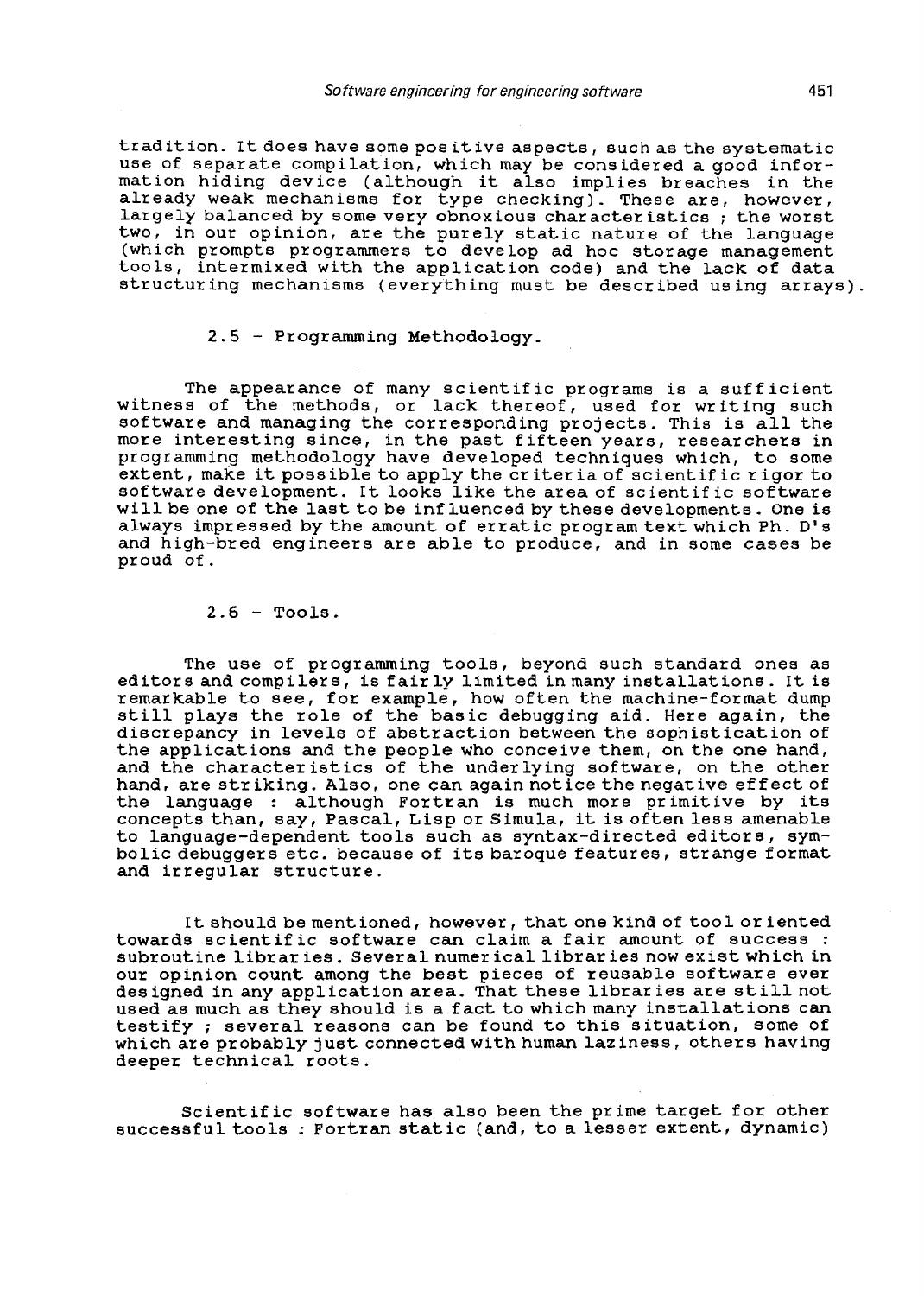analyzers. Again, these tools are underused ; it is clear, however (in particular from our own exper ience with General Research's RXVP) that they can provide a host of services which, although conceptually limited, are extremely useful in connection with the development, acquisition, debugging and documentation of scientific software. Although it is true that some of the checks performed by Fortran static analyzers (e.g. type checking) are only needed because of the language's deficiencies, this is is only part of the picture; some of the ideas could be prof itably adapted to more elaborate languages, which are still lagging behind Fortran with respect to availability of such tools.

#### 3 - HOPES AND FEARS FOR SCIENTIF IC SOFTWARE

We now turn to the future and try to ascertain what will happen of scientific software and of the methods, tools and languages used to develop it.

## 3.1 - Characteristics of future software

It is likely that the average size and complexity of important scientific programs will grow considerably in the coming years. We see two main reasons for this evolution:

- increased demand for sophisticated user interfaces, graphics processing etc. ;

- new ambitions generated by faster machines (in particular vector and parallel processors) with increased storage, solid-state aux iliary memory, which will tr igger requests for developments of programs for problems which were previously considered intractable.

If these predictions come true, the current techniques of software development will not permit to control the added complexity of scientific software. It is well-known that the difficulty of of scientific software. It is well-known that the difficulty of<br>writing a program and managing its development is not a linear function of its size; much of today' s scientif ic software seems to be just below one of the "complexity barriers" which have been met in other application domains.

A change of attitude on the part of scientists and engineers is necessary if the hopes which they put in computers are to be fulfilleld. It is interesting to note that some of the more lucid rule filters. To is interesting to note that some of the more facial members of that community are now realizing, for example [11], that Fortran may not be the last word. Such a change of attitude will be necessary if some of the hopes which scientists and engineers place in computers are to be fulfilled.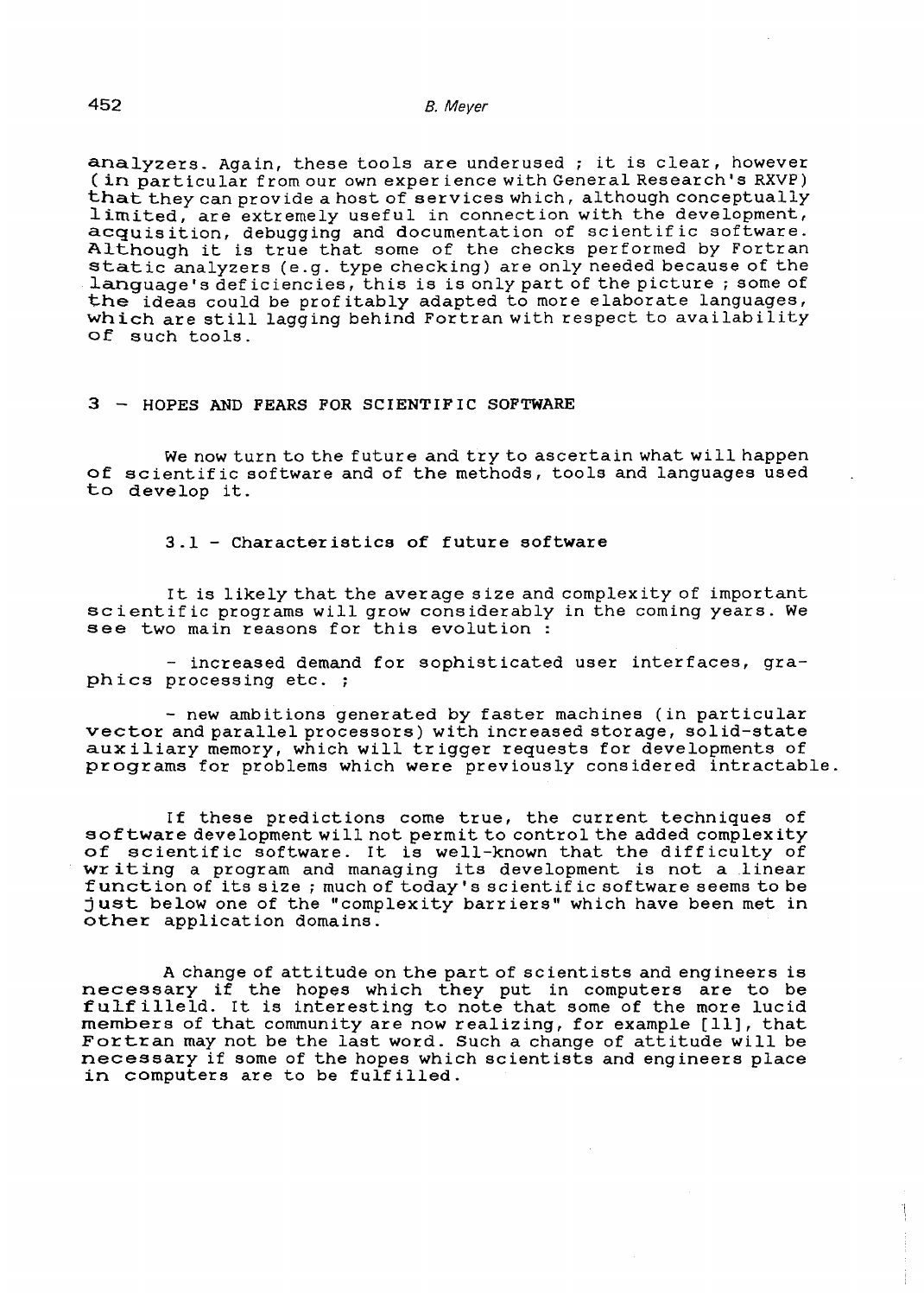·1

r I

One area in which progress is badly needed is, clearly, programming methodology. We now mention the advances in this area which we consider most relevant to the area under study. We shall list three : abstract data types; formal specification techniques; assertionguided program construction.

Abstract data types are one of those power ful ideas that look so simple once they have been invented. Abstract data types make it possible to describe data structures through their external properties, defined by the operations which outside users (usually programs) may perform on them and the properties of these operations, without any reference to the physical representation of the corresponding objects.

Abstract data types provide very helpful tools for specifying precisely yet abstractly the objects which are manipulated by a program. They are particularly useful as a basis for the modular decomposition of software systems; they yield modular structures which are often more solid, error- and change-resistant than those obtained with the classical procedural decomposition. This idea forms the basis for the very promising technique of object-oriented programming.

Formal specif ication is the application of mathematical formalism to the description of programs and program objects. This technique, combined with abstract data types, is nothing else than the adaptation of the classical axiomalic method to programming. However, the two can be applied separately. Practic ing programmers, even with a higher education in mathematics, are often reluctant to use formal techniques ; they fear the benef it wi 11 not be worth the amount of work needed. Only through regular application of these techniques does one begin to appreciate the help they bring with respect to problem understanding, inter-programmer communication, existence of a fixed and unambiguous bas is against which the eventual programs can be validated.

Assertion-guided program construction, a field of study based on Dijkstra's work  $[5]$ , is concerned with methods of program construction which work in a systematic way, starting with the text of the formal specification. Although there have been no reports of systematic application of such methods to the design of large programs, they undoubtedly provide a framework in which it becomes much easier to reason explicitly and precisely about the program design process.

One of the major problems which remain to be solved is, to my opinion, the des ign of a practical axiomatic system which would make it possible to apply the Hoare-Dijkstra methods for formal reasoning about programs to programs involving floating-point computations. There have been several attempts at this. The kind of questions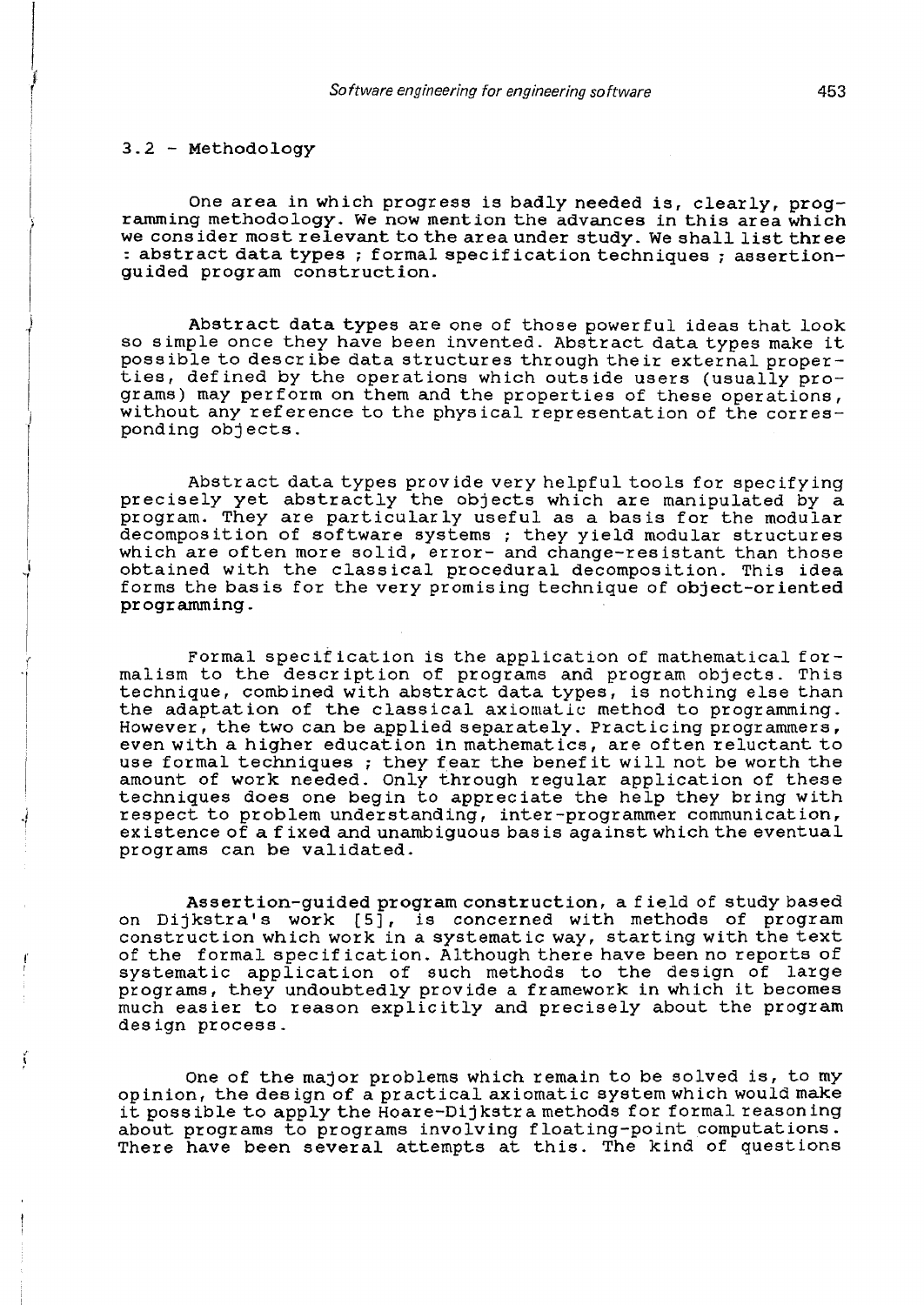involved includes determination of rules for computing assertions such as

$$
wp(x \triangleright y, x := y + z)
$$

where wp (P, A) is the weakest precondition which will ensure where  $\frac{1}{N}$  (1) is the weakest provided to  $\frac{1}{N}$ .

## $3.3$  - Tools

It is soon realized that in a sufficiently rich software environment, the merits of individual tools become almost less important than the consistency of the various available tools. Consistency here means not only ability to communicate, but also shar ing of a common set of calling conventions, user interfaces and general philosophy. Only if these conditions are met does the buzzword "integrated" apply. For this to be the case, a strong unifying concept must be found. One of the most promising areas of research focuses on the idea that a programming language may play this role, at least if viewed with a sufficient level of abstraction, hence the importance of the notion of abstract syntax. One key development in systems such as the INRIA's Mentor or Carnegie-Mellon's Gandalf has been to show that, for software environments, language-based does not mean language-bound : the language can be a parameter, in such a way that adaptation of a language-based environment to a new language is a relatively simple task. In such a framework, the definition of a language may be considered to include such aspects as coding standards, comment conventions etc.

Another kind of tools which should be of much help for the development of scientific software includes tools which are not as common in this area as they are e.g. in business software, namely what may be called "customizable packages", or "application generators". may be carried customizable packages, or apprication generators. cular problems; their position lies in-between fixed subroutine libraries (whose rigidity is one of the reasons why they are not universally used, as mentioned above), and general-purpose programming languages (which often provide too much freedom and too many poss ibilities when applied to a class of similar problems). Program generators are of course an old idea; however, with the advent of new powerful devices for man-machine interaction, they may take on a new life. Many of the underlying concepts can be studied in the context of language-based environments as seen above.

## 3 .4 - Languages

It is impossible to end this discussion without mentioning the appalling effort which has been going on in ANSI in order to find a successor to Fortran 77; the current working name is Fortran 8X. This incredible construction [1] results from adding to the Fortran framework all kinds of incoherent ideas which have occurred in the past five years to various people. We thus find, along with the class ical Fortran constructs, such things as new control structur es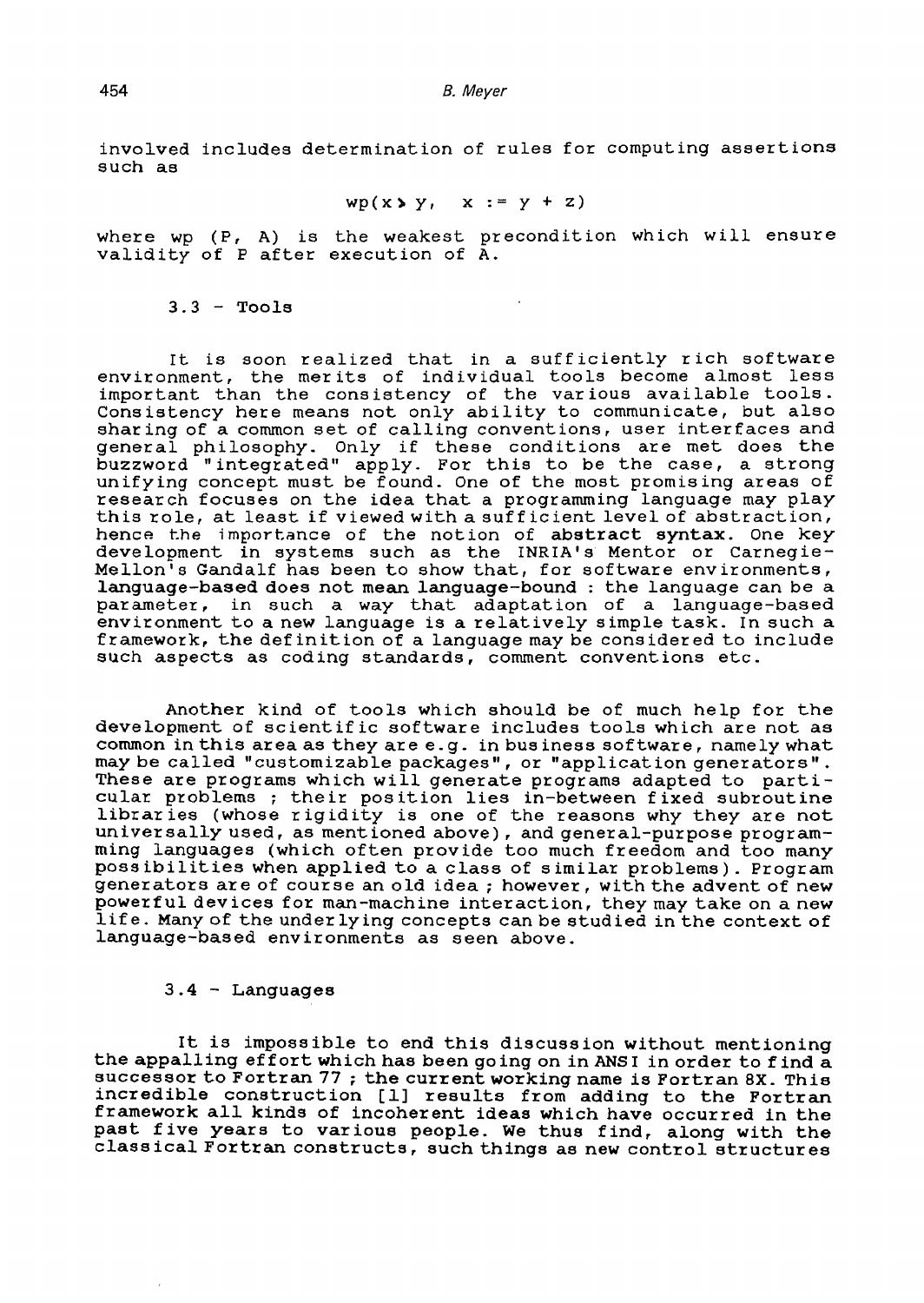(but there still isn't a while construct), Pascal-like record structures (but no pointers), array manipulation primitives (as part of the language, with a specific syntax), dynamic storage and recursive procedures, etc. Although the language "architecture" was supposed to have been fixed some time ago, new bright ideas seem to come in at every meeting; for example, the last report [2] includes a proposal (adopted by "straw vote"), which adds to the language a concept called "bundle", which is supposed to implement abstract data types. The report contains minutes of a discussion over the posslble confllcts of this notion with ... the doubling of quotes in FORMAT statements ! It is particularly sad to see the amount of time, money and energy which has been spent in many countr ies over the world to produce a document which looks like a survey of fashionable programmlng language concepts by a group of high-school students.

An idea of the elegance of the language will be readily obtained by considering the syntax for the primitives which give access to the characteristics of the host machine floating-point number system (probably one of the legitimate additions, given the nature of Fortran usage). A call such as PRECISION (X) returns the number of digits for objects of the type of the actual argument X : i.e. the number of digits for integers if X is a variable of type integer, etc. This quaint convention (which, to our knowledge, is a first in programming languages), is incons istent with every known notion of parameter passing : what is passed here is neither X's value, nor its address, nor its name, but its type! Incidentally, this convention makes it impossible for a local computation center to implement these facilities by anticipation without modifying the compiler.

Many lessons have been learned in the past fifteen years on the des ign of programming languages. In every univers ity course on the subject, it is taught that a language design (as a program design) should be seen not as an accumulation of features, but as a homogeneous and regular construction. This is exactly the contrary of what the 8X proposal curently looks like.

One of the reasons why the current proposal is so bad is probably that few respectable computer scientists today will agree to participate in anything which has the name Fortran. I should like to point out that, whereas such an attitude is understandable, it is still necessary to have a few reasonable people participate in the necessary cleanup of the language. Fortran is one of the very few available languages which come close to achieving true portability. It is almost the realization of the UNCOL myth of the 1950's [9], i.e. a universal assembly language. It has, or had, in D. Barron's words a universal assembly language. It has, of hau, in D. Barron's words<br>[3], the rugged simplicity of a Ford Model-T. One should not let people add a nose, a tail and wings to it and pretend it has been transformed into a supersonic jet.

Ť

 $\begin{array}{c} 1 \\ 1 \\ 1 \\ 1 \end{array}$